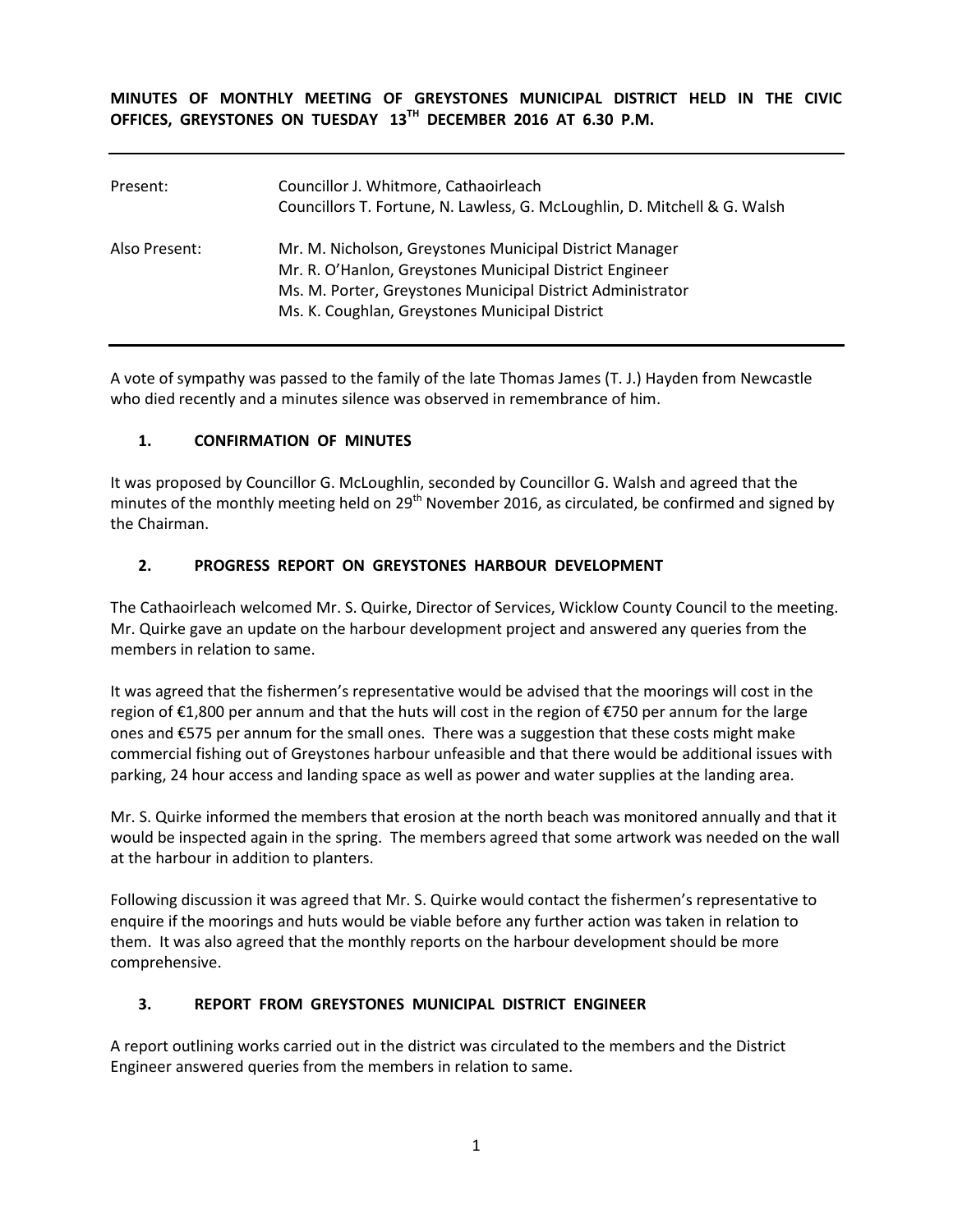All the members commended the District Engineer on his report and on the works carried out and following discussion it was agreed that the Engineer would consider options for improving the landscaping at the railway bank on La Touche Road.

# **4. NOTICES OF MOTION:**

(a) Motion in the name of Councillors J. Whitmore:

"That Greystones Municipal District writes to Iarnrod Eireann and asks that Greystones train station be manned fully in order to enable access to the train to people with disabilities".

Members stated that it was unacceptable that people who needed assistance with access to trains from Greystones station had to give twenty four hours notice. They referred to one incident where the required notice was given and there was no-one available to assist on the day. Members were also critical of the fact that children's tickets could not be purchased from the ticket machines in the station and that the machines did not accept €50 notes. They suggested that the service to Greystones on Saturdays was very poor and they stated that the station should be manned full time. It was agreed to write to Irish Rail to highlight these issues.

# **5. CORRESPONDENCE**

- 1. The District Administrator referred to a recent request by the members to meet with the Chief Executive in relation to the provision of a hotel in Greystones and she stated that Mr. Bryan Doyle had arranged to meet the members in his office in County Buildings at 1.30 p.m. on Monday  $9<sup>th</sup>$  January 2017 prior to the County Council meeting if that date and time was suitable. This was agreed.
- 2. The District Administrator informed the members that the Protocol Committee of Wicklow County Council had requested that each Municipal District would contribute €10,000 towards the fund-raising efforts for the Wicklow Hospice. She pointed out that this was separate from the fund-raising event to be organised by the elected members in March or April 2017. Following discussion it was agreed that the Greystones MD would contribute €10,000 from their 2017 discretionary budget for the hospice.
- 3. The District Administrator updated the members in relation to the works being carried out by the Council's Housing Section at Blackberry Lane in Delgany.
- 4. The District Administrator informed the members of the contents of a letter received from Margny-les-Compiegne in France seeking a twinning partnership with a town or village in County Wicklow. It was unanimously agreed that no further twinning partnerships should be entered into at this point in time.

#### **6. ANY OTHER BUSINESS**

- 1. Members asked that they be circulated with weekly planning lists as happened in the past.
- 2. Members congratulated Councillor Mc Loughlin's son, Cathal O'Sullivan, on winning a County Wicklow Young Entrepreneur Award.